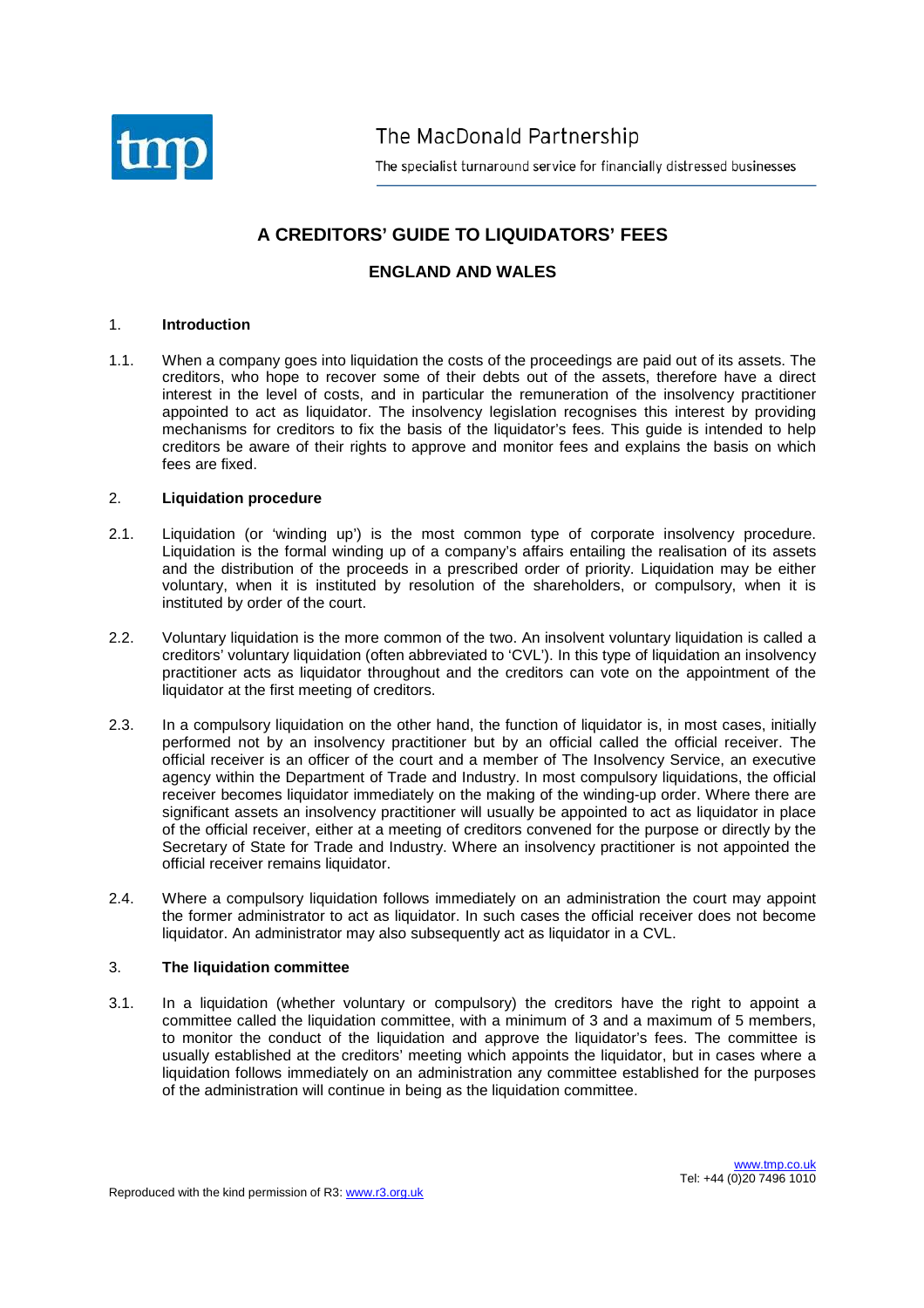

3.2. The liquidator must call the first meeting of the committee within 3 months of its establishment (or his appointment if that is later), and subsequent meetings must be held either at specified dates agreed by the committee, or when requested by a member of the committee, or when the liquidator decides he needs to hold one. The liquidator is required to report to the committee at least every 6 months on the progress of the liquidation, unless the committee directs otherwise. This provides an opportunity for the committee to monitor and discuss the progress of the insolvency and the level of the liquidator's fees.

# 4. **Fixing the liquidator's fees**

- 4.1. The basis for fixing the liquidator's remuneration is set out in Rules 4.127 4.127B of the Insolvency Rules 1986. The Rules state that the remuneration shall be fixed either:
	- as a percentage of the value of the assets which are realised or distributed or both, or
	- by reference to the time properly given by the liquidator and his staff in attending to matters arising in the liquidation.

It is for the liquidation committee (if there is one) to determine on which of these bases the remuneration is to be fixed, and if it is to be fixed as a percentage, to fix the percentage to be applied. Rule 4.127 says that in arriving at its decision the committee shall have regard to the following matters:

- the complexity (or otherwise) of the case;
- any responsibility of an exceptional kind or degree which falls on the liquidator in connection with the insolvency;
- the effectiveness with which the liquidator appears to be carrying out, or to have carried out, his duties;
- the value and nature of the assets which the liquidator has to deal with.
- 4.2. If there is no liquidation committee, or the committee does not make the requisite determination, the liquidator's remuneration may be fixed by a resolution of a meeting of creditors. The creditors take account of the same matters as the committee would. A resolution specifying the terms on which the liquidator is to be remunerated may be taken at the meeting which appoints the liquidator. If the remuneration is not fixed in any of these ways, it will be in accordance with a scale set out in the Rules.

# 5. **What information should be provided by the liquidator?**

# 5.1. **When seeking fee approval**

- 5.1.1. When seeking agreement to his fees the liquidator should provide sufficient supporting information to enable the committee or the creditors to form a judgement as to whether the proposed fee is reasonable having regard to all the circumstances of the case. The nature and extent of the supporting information which should be provided will depend on:
	- the nature of the approval being sought;
	- the stage during the administration of the case at which it is being sought; and
	- the size and complexity of the case.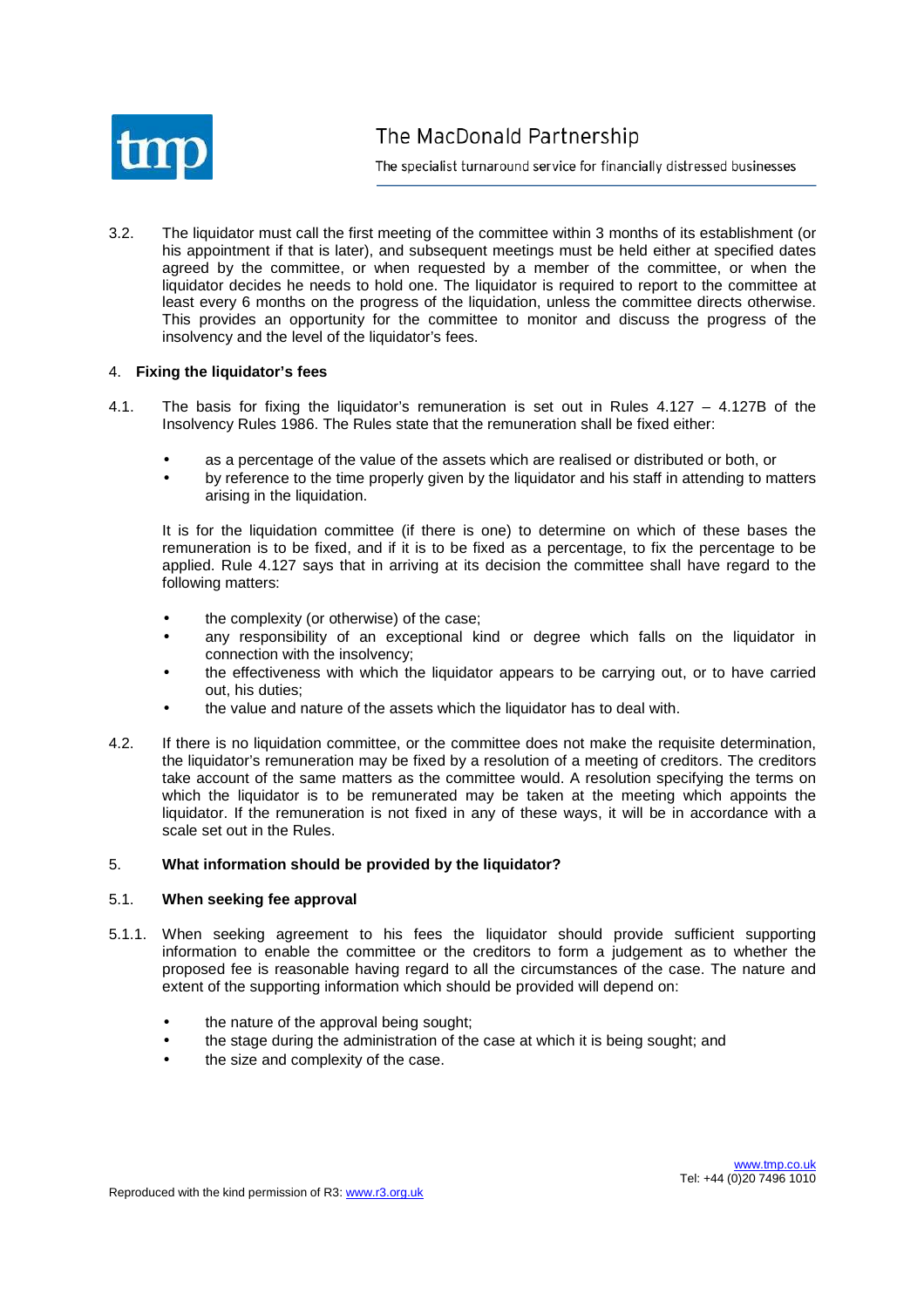

- 5.1.2. Where, at any creditors' or committee meeting, the liquidator seeks agreement to the terms on which he is to be remunerated, he should provide the meeting with details of the charge-out rates of all grades of staff, including principals, which are likely to be involved on the case.
- 5.1.3. Where the liquidator seeks agreement to his fees during the course of the liquidation, he should always provide an up to date receipts and payments account. Where the proposed fee is based on time costs the liquidator should disclose to the committee or the creditors the time spent and the charge-out value in the particular case, together with, where appropriate, such additional information as may reasonably be required having regard to the size and complexity of the case. The additional information should comprise a sufficient explanation of what the liquidator has achieved and how it was achieved to enable the value of the exercise to be assessed (whilst recognising that the liquidator must fulfil certain statutory obligations that might be seen to bring no added value for creditors) and to establish that the time has been properly spent on the case. That assessment will need to be made having regard to the time spent and the rates at which that time was charged, bearing in mind the factors set out in paragraph 4.1 above. To enable this assessment to be carried out it may be necessary for the liquidator to provide an analysis of the time spent on the case by type of activity and grade of staff.

The degree of detail will depend on the circumstances of the case, but it will be helpful to be aware of the professional guidance which has been given to insolvency practitioners on this subject. The guidance suggests the following areas of activity as a basis for the analysis of time spent:

- Administration and planning
- **Investigations**
- Realisation of assets
- **Trading**
- **Creditors**
- Any other case-specific matters

The following categories are suggested as a basis for analysis by grade of staff:

- **Partner**
- **Manager**
- Other senior professionals
- Assistants and support staff

The explanation of what has been done can be expected to include an outline of the nature of the assignment and the liquidator's own initial assessment, including the anticipated return to creditors. To the extent applicable it should also explain:

- Any significant aspects of the case, particularly those that affect the amount of time spent.
- The reasons for subsequent changes in strategy.
- Any comments on any figures in the summary of time spent accompanying the request the liquidator wishes to make.
- The steps taken to establish the views of creditors, particularly in relation to agreeing the strategy for the assignment, budgeting, time recording, fee drawing or fee agreement.
- Any existing agreement about fees.
- Details of how other professionals, including subcontractors, were chosen, how they were contracted to be paid, and what steps have been taken to review their fees.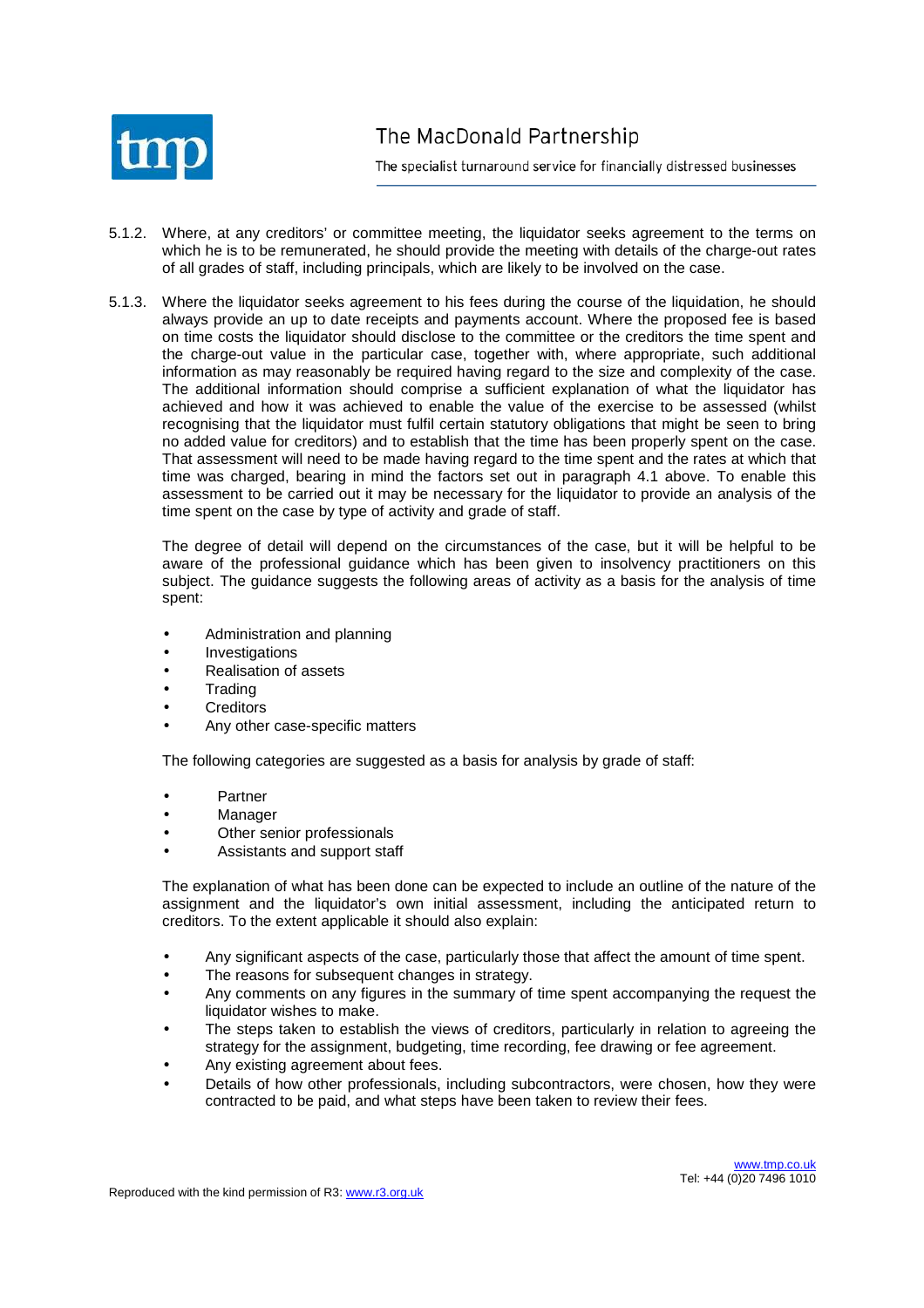

It should be borne in mind that the degree of analysis and form of presentation should be proportionate to the size and complexity of the case. In smaller cases not all categories of activity will always be relevant, whilst further analysis may be necessary in larger cases.

5.1.4. Where the fee is charged on a percentage basis the liquidator should provide details of any work which has been or is intended to be sub-contracted out which would normally be undertaken directly by a liquidator or his staff.

# 5.2. **After fee approval**

Where a resolution fixing the basis of fees is passed at any creditors' meeting held before he has substantially completed his functions, the liquidator should notify the creditors of the details of the resolution in his next report or circular to them. When subsequently reporting to creditors on the progress of the liquidation, or submitting his final report, he should specify the amount of remuneration he has drawn in accordance with the resolution. Where the fee is based on time costs he should also provide details of the time spent and charge-out value to date and any material changes in the rates charged for the various grades since the resolution was first passed. He should also provide such additional information as may be required in accordance with the principles set out in paragraph 5.1.3. Where the fee is charged on a percentage basis the liquidator should provide the details set out in paragraph 5.1.4 above regarding work which has been sub-contracted out.

# 5.3. **Expenses and disbursements**

There is no statutory requirement for the committee or the creditors to approve the drawing of expenses or disbursements. However, professional guidance issued to insolvency practitioners requires that, where the liquidator proposes to recover costs which, whilst being in the nature of expenses or disbursements, may include an element of shared or allocated costs (such as room hire, document storage or communication facilities provided by the liquidator's own firm), they must be disclosed and be authorised by those responsible for approving his remuneration. Such expenses must be directly incurred on the case and subject to a reasonable method of calculation and allocation.

# 5.4. **Realisations for secured creditors**

Where the liquidator realises an asset on behalf of a secured creditor and receives remuneration out of the proceeds (see paragraph 8.1 below), he should disclose the amount of that remuneration to the committee (if there is one), to any meeting of creditors convened for the purpose of determining his fees, and in any reports he sends to creditors.

# 5.5. **Reporting in compulsory liquidations**

It should be borne in mind that in compulsory liquidations there is no statutory requirement for the liquidator to report to creditors until the conclusion of the assignment. In most such cases, therefore, creditors will receive no information during the course of the liquidation unless they specifically request it.

# 6. **What if a creditor is dissatisfied?**

6.1. Except in cases where there is a liquidation committee it is the creditors as a body who have authority to approve the liquidator's fees. To enable them to carry out this function they may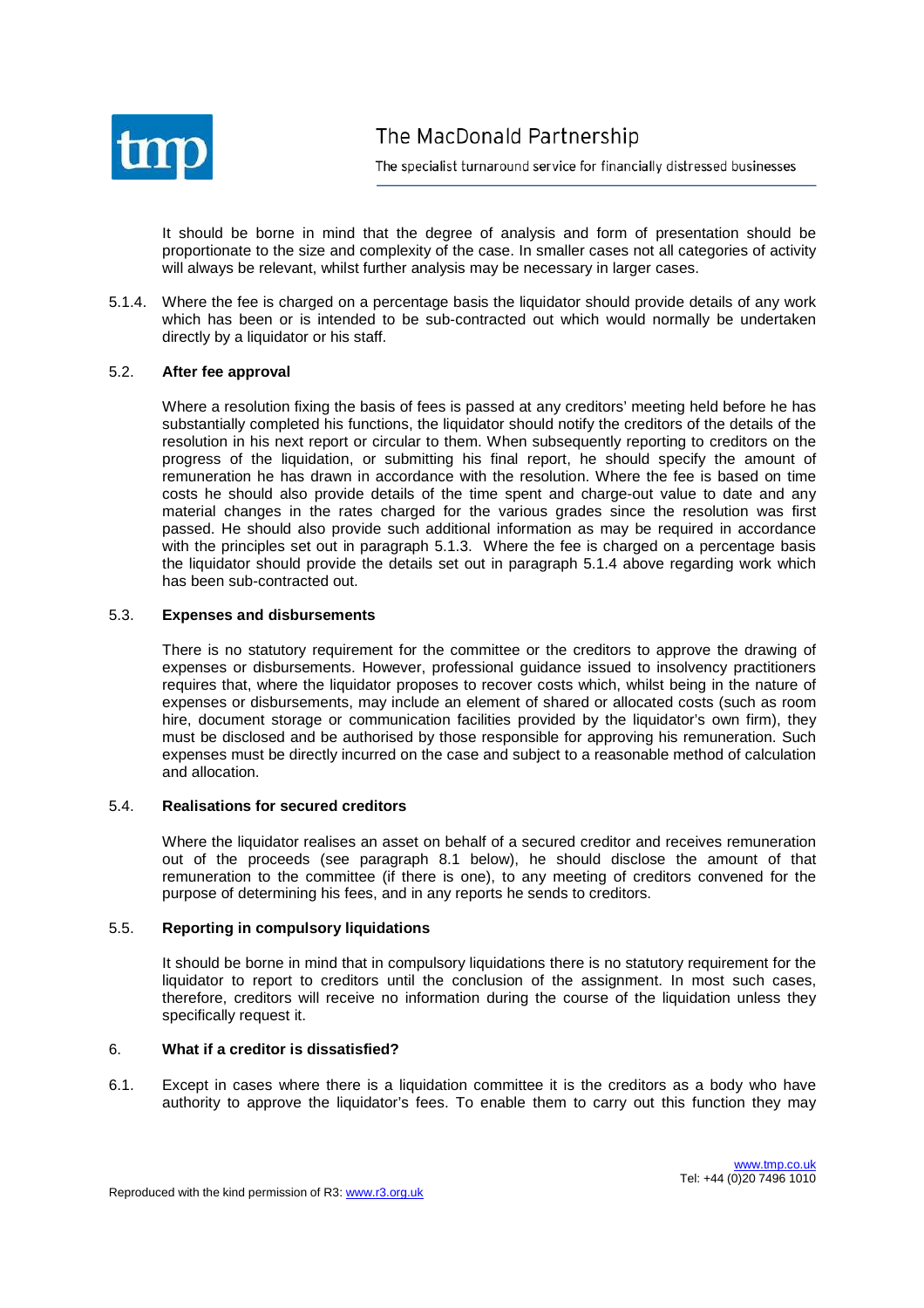

require the liquidator to call a creditors' meeting. In order to do this at least ten per cent in value of the creditors must concur with the request, which must be made to the liquidator in writing.

6.2. If a creditor believes that the liquidator's remuneration is too high he may, if at least 25 per cent in value of the creditors (including himself) agree, apply to the court for an order that it be reduced. If the court does not dismiss the application (which it may if it considers that insufficient cause is shown) the applicant must give the liquidator a copy of the application and supporting evidence at least 14 days before the hearing. Unless the court orders otherwise, the costs must be paid by the applicant and not out of the assets of the insolvent company.

# 7. **What if the liquidator is dissatisfied?**

If the liquidator considers that the remuneration fixed by the committee is insufficient he may request that it be increased by resolution of the creditors. If he considers that the remuneration fixed by the committee or the creditors or in accordance with the statutory scale is insufficient, he may apply to the court for it to be increased. If he decides to apply to the court he must give at least 14 days' notice to the members of the committee and the committee may nominate one or more of its members to appear or be represented at the court hearing. If there is no committee, the liquidator's notice of his application must be sent to such of the creditors as the court may direct, and they may nominate one or more of their number to appear or be represented. The court may order the costs to be paid out of the assets.

# 8. **Other matters relating to fees**

- 8.1. Where the liquidator realises assets on behalf of a secured creditor he is entitled to be remunerated out of the proceeds of sale in accordance with a scale set out in the Rules. Usually, however, the liquidator will agree the basis of his fee for dealing with charged assets with the secured creditor concerned.
- 8.2. Where two (or more) joint liquidators are appointed it is for them to agree between themselves how the remuneration payable should be apportioned. Any dispute between them may be referred to the court, the committee or a meeting of creditors.
- 8.3. If the appointed liquidator is a solicitor and employs his own firm to act in the insolvency, profit costs may not be paid unless authorised by the committee, the creditors or the court.
- 8.4. There may also be occasions when creditors will agree to make funds available themselves to pay for the liquidator to carry out tasks which cannot be paid for out of the assets, either because they are deficient or because it is uncertain whether the work undertaken will result in any benefit to creditors. Arrangements of this kind are sometimes made to fund litigation or investigations into the affairs of the insolvent company. Any arrangements of this nature will be a matter for agreement between the liquidator and the creditors concerned and will not be subject to the statutory rules relating to remuneration.

# 9. **Provision of information – additional requirements**

In any case where the liquidator is appointed on or after 1 April 2005 he must provide certain information about the time spent on the case, free of charge, upon request by any creditor, director or shareholder of the company. The information which must be provided is:

• the total number of hours spent on the case by the liquidator or staff assigned to the case;